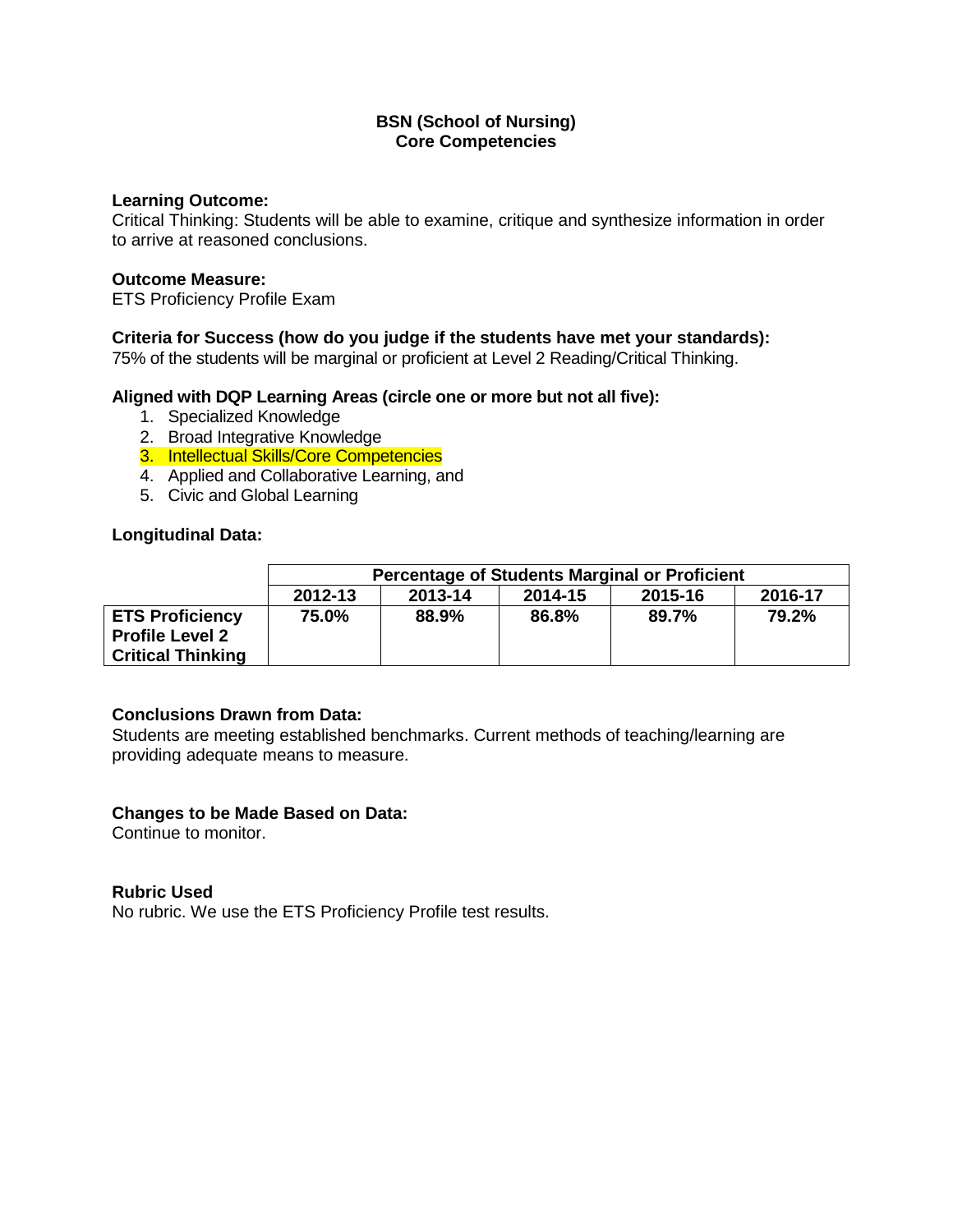### **Learning Outcome:**

Oral: Students will be able to effectively express ideas and information to others through oral communication.

# **Outcome Measures:**

# **NSG480 Learning Activity #2**: **Tell the Story Revisited**

Student will produce a 2-minute video that will include: an introduction of self, areas for growth, why they chose choose nursing as their vocation and a specific culminating assigned question

# **Criteria for Success (how do you judge if the students have met your standards):**

Students will score a minimum average of 2.75 on a 4.0 point scale.

# **Aligned with DQP Learning Areas (circle one or more but not all five):**

- 1. Specialized Knowledge
- 2. Broad Integrative Knowledge
- 3. Intellectual Skills/Core Competencies
- 4. Applied and Collaborative Learning, and
- 5. Civic and Global Learning

### **Longitudinal Data:**

| <b>Course</b>  | <b>Semester</b>  | N  | Organization | Language | <b>Delivery</b> | <b>Supporting</b><br><b>Material</b> | <b>Central</b><br><b>Message</b> | <b>Total</b> |
|----------------|------------------|----|--------------|----------|-----------------|--------------------------------------|----------------------------------|--------------|
| <b>NSG 480</b> | <b>Fall 2014</b> | 65 | 3.60         | 3.88     | 3.98            | 3.48                                 | 3.86                             | 3.76         |
| <b>NSG 480</b> | Spring 2015      | 35 | 3.86         | 3.80     | 3.80            | 3.74                                 | 3.77                             | 3.79         |
| <b>NSG 480</b> | <b>Fall 2016</b> | 20 | 3.75         | 3.30     | 3.20            | 3.50                                 | 3.45                             | 3.44         |
| <b>NSG 480</b> | Spring 2017      | 38 | 3.24         | 3.00     | 2.97            | 3.47                                 | 3.45                             | 3.23         |

# **Conclusions Drawn from Data:**

Students are meeting established benchmarks. Current methods of teaching/learning are providing adequate means to measure.

# **Changes to be Made Based on Data:**

Continue to monitor.

# **Rubric Used:**

AAC&U Oral Communication Value Rubric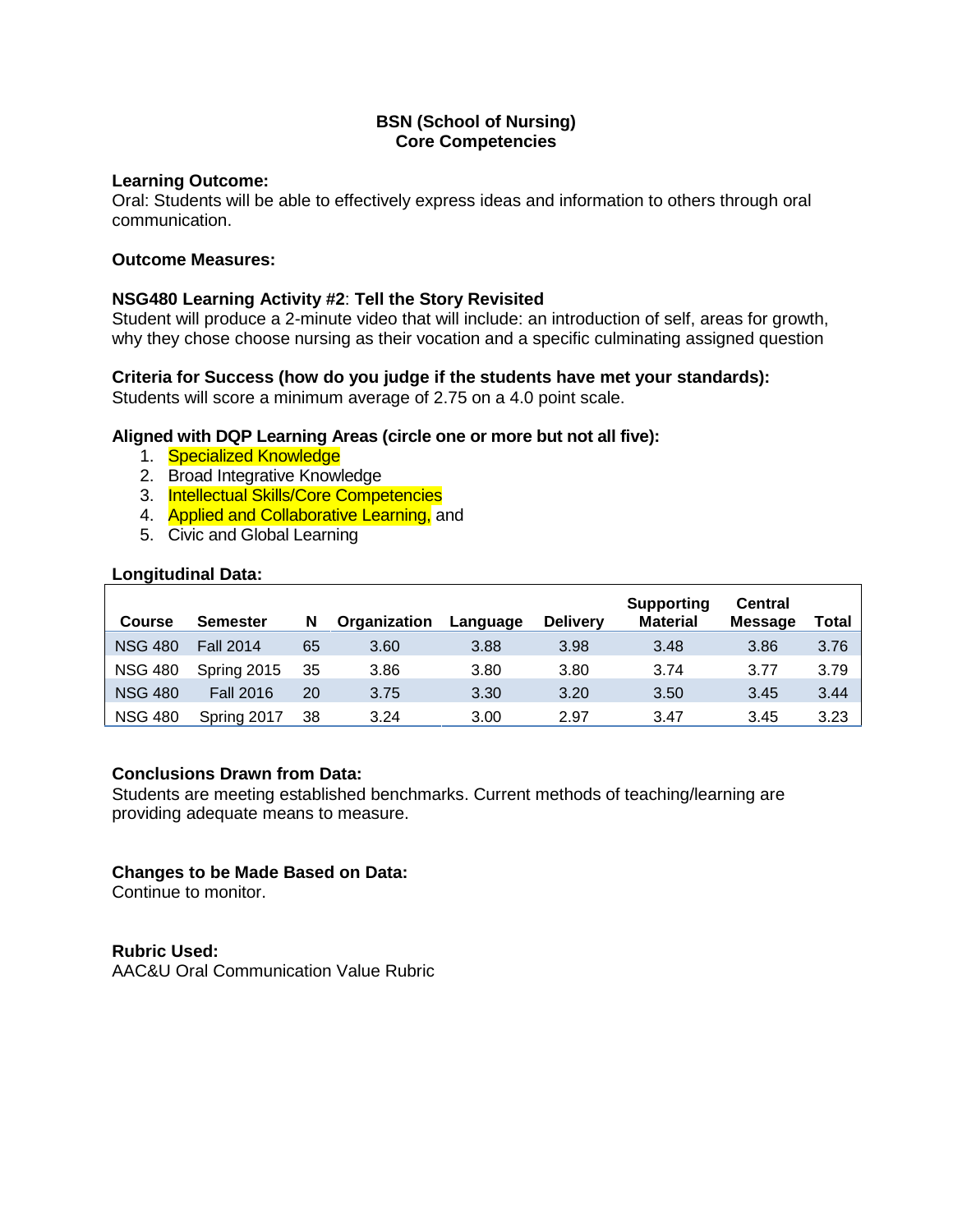### **Learning Outcome:**

Information Literacy: Students will be able to access and cite information as well as evaluate the logic, validity, and relevance of information from a variety of sources

# **Outcome Measure:**

# **NSG470 Learning Activity #8**: **Evidence Based Practice (EBP) Project**

Student will analyze an EBP project within their clinical experience and disseminate the results via a poster presentation which summarizes their PICO question, evidence synthesis, proposed plan & significance of findings.

# **Criteria for Success (how do you judge if the students have met your standards):**

Students will score a minimum average of 2.75 on a 4.0 point scale.

# **Aligned with DQP Learning Areas (circle one or more but not all five):**

- 1. Specialized Knowledge
- 2. Broad and Integrative Knowledge
- 3. Intellectual Skills/Core Competencies
- 4. Applied and Collaborative Learning
- 5. Civic and Global Learning

# **Longitudinal Data:**

# **Quantitative Literacy Value Rubric - Average Student Scores:**

|                |                 |    |                | Application/    |       |                           |       |
|----------------|-----------------|----|----------------|-----------------|-------|---------------------------|-------|
| Course         | <b>Semester</b> | N  | Interpretation | <b>Analysis</b> |       | Assumptions Communication | Total |
| <b>NSG 470</b> | Spring 2016     | 20 | 3.650          | 3.300           | 3.400 | 4.000                     | 3.588 |
| <b>NSG 470</b> | Spring 2017     | 20 | 4.000          | 4.000           | 3.500 | 3.650                     | 3.788 |

### **Conclusions Drawn from Data:**

Students are meeting established benchmarks. Current methods of teaching/learning are providing adequate means to measure.

# **Changes to be Made Based on Data:**

Continue to monitor.

**Rubric Used:** AAC&U Quantitative Literacy Value Rubric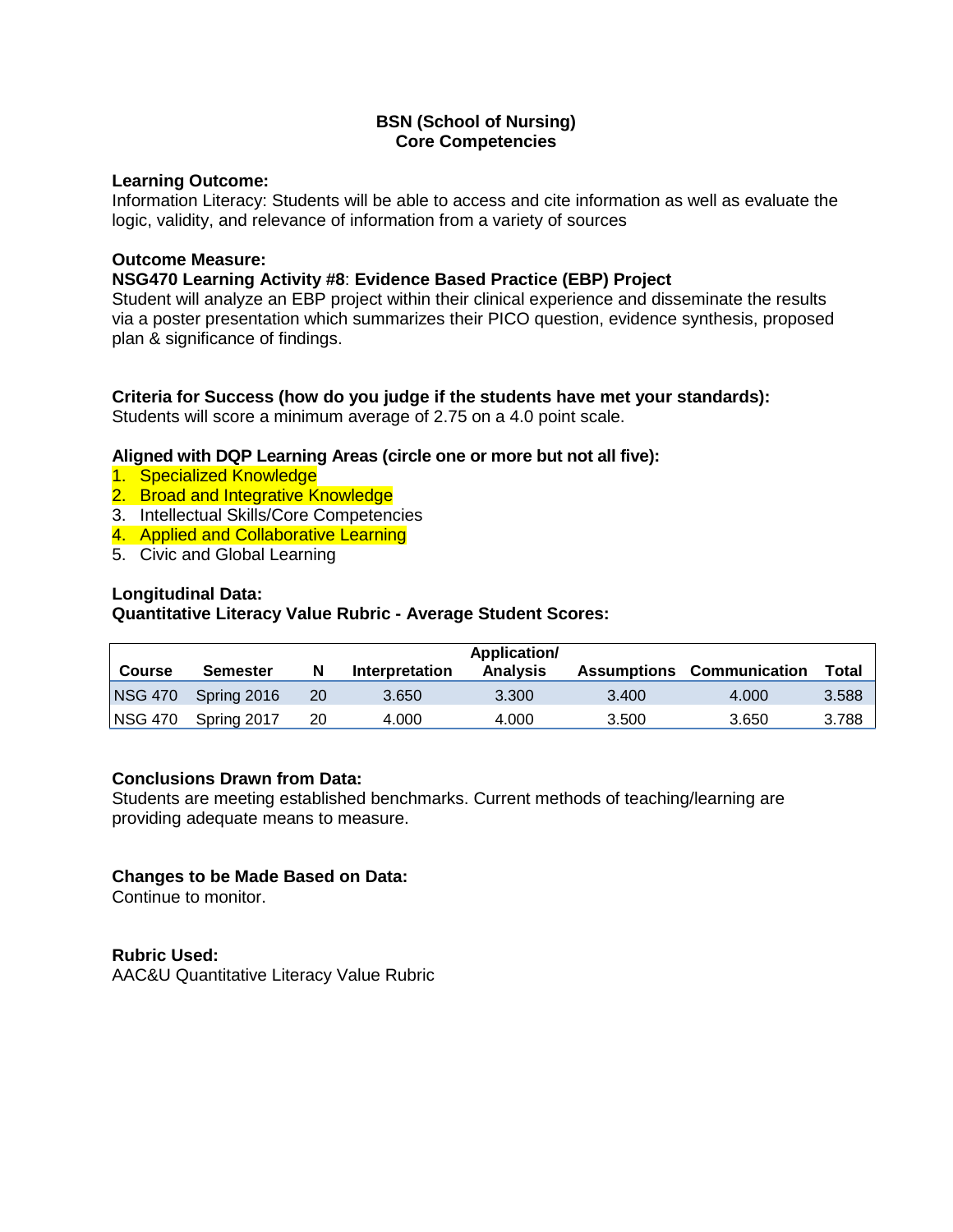### **Learning Outcome:**

Written: Students will be able to effectively express ideas and information to others through written communication.

### **Outcome Measure:**

ETS Proficiency Profile Exam

# **Criteria for Success (how do you judge if the students have met your standards):**

75% of the students will be marginal or proficient at Level 2 Writing.

### **Aligned with DQP Learning Areas (circle one or more but not all five):**

- 1. Specialized Knowledge
- 2. Broad Integrative Knowledge
- 3. Intellectual Skills/Core Competencies
- 4. Applied and Collaborative Learning, and
- 5. Civic and Global Learning

### **Longitudinal Data:**

|                                                             | <b>Percentage of Students Marginal or Proficient</b> |         |         |         |         |  |
|-------------------------------------------------------------|------------------------------------------------------|---------|---------|---------|---------|--|
|                                                             | 2012-13                                              | 2013-14 | 2014-15 | 2015-16 | 2016-17 |  |
| <b>ETS Proficiency</b><br><b>Profile Level 2</b><br>Writing | 78.1%                                                | 81.5%   | 85.3%   | 94.1%   | 83.1%   |  |

### **Conclusions Drawn from Data:**

Students are meeting established benchmarks. Current methods of teaching/learning are providing adequate means to measure.

### **Changes to be Made Based on Data:**

Continue to monitor.

### **Rubric Used**

No rubric. We use the ETS Proficiency Profile test results.